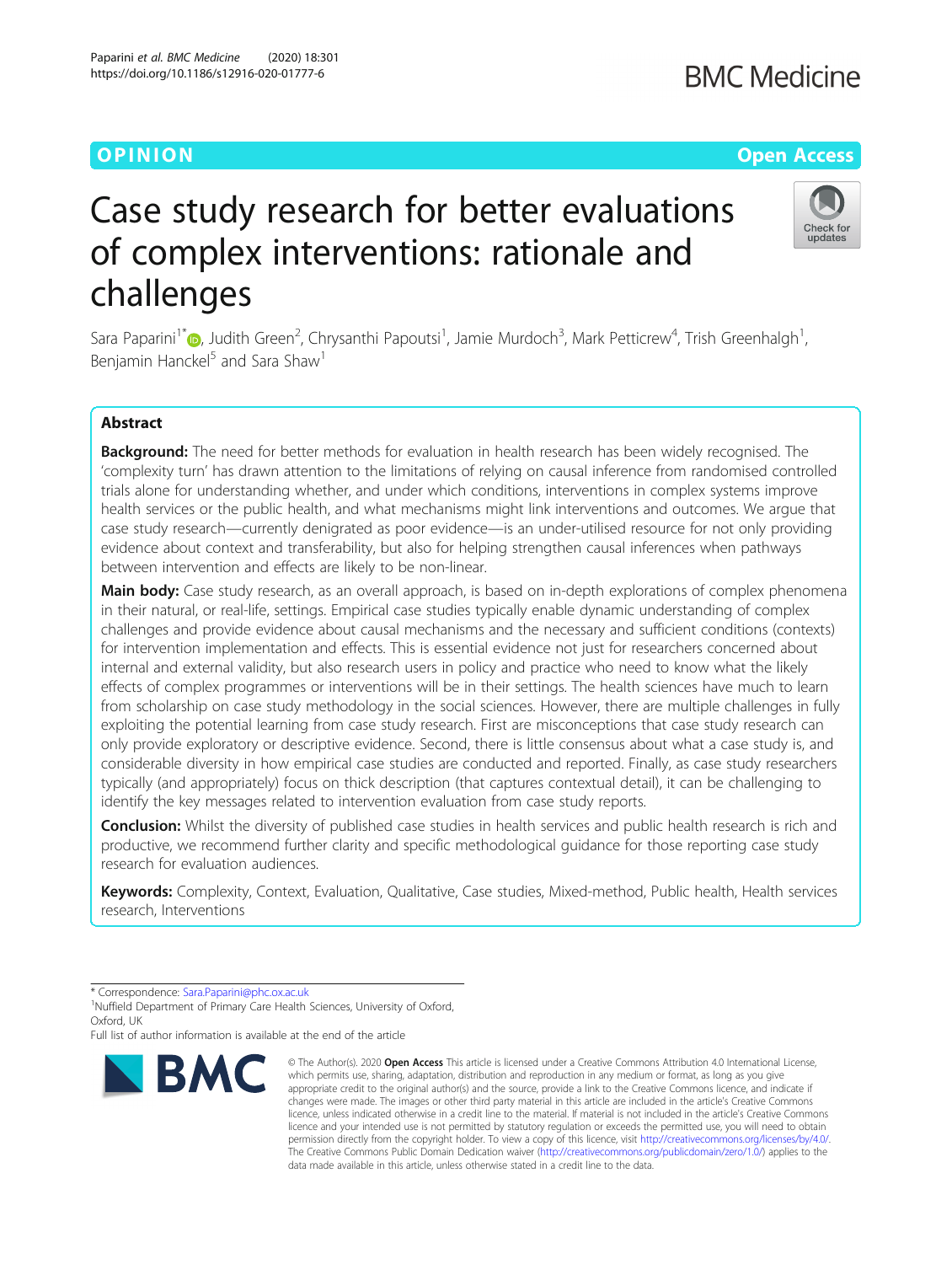#### Background

The need for methodological development to address the most urgent challenges in health research has been welldocumented. Many of the most pressing questions for public health research, where the focus is on system-level determinants [[1,](#page-4-0) [2\]](#page-4-0), and for health services research, where provisions typically vary across sites and are provided through interlocking networks of services [\[3](#page-4-0)], require methodological approaches that can attend to complexity. The need for methodological advance has arisen, in part, as a result of the diminishing returns from randomised controlled trials (RCTs) where they have been used to answer questions about the effects of interventions in complex systems [[4](#page-4-0)–[6](#page-4-0)]. In conditions of complexity, there is limited value in maintaining the current orientation to experimental trial designs in the health sciences as providing 'gold standard' evidence of effect.

There are increasing calls for methodological pluralism [[7,](#page-4-0) [8\]](#page-4-0), with the recognition that complex intervention and context are not easily or usefully separated (as is often the situation when using trial design), and that system interruptions may have effects that are not reducible to linear causal pathways between intervention and outcome. These calls are reflected in a shifting and contested discourse of trial design, seen with the emergence of realist  $[9]$  $[9]$ , adaptive and hybrid (types 1, 2 and 3)  $[10, 11]$  $[10, 11]$  $[10, 11]$  $[10, 11]$  trials that blend studies of effectiveness with a close consideration of the contexts of implementation. Similarly, process evaluation has now become a core component of complex healthcare intervention trials, reflected in MRC guidance on how to explore implementation, causal mechanisms and context [[12](#page-4-0)].

Evidence about the context of an intervention is crucial for questions of external validity. As Woolcock [[4](#page-4-0)] notes, even if RCT designs are accepted as robust for maximising internal validity, questions of transferability (how well the intervention works in different contexts) and generalisability (how well the intervention can be scaled up) remain unanswered [\[5,](#page-4-0) [13\]](#page-4-0). For research evidence to have impact on policy and systems organisation, and thus to improve population and patient health, there is an urgent need for better methods for strengthening external validity, including a better understanding of the relationship between intervention and context [\[14\]](#page-4-0).

Policymakers, healthcare commissioners and other research users require credible evidence of relevance to their settings and populations [[15](#page-4-0)], to perform what Rosengarten and Savransky [\[16\]](#page-4-0) call 'careful abstraction' to the locales that matter for them. They also require robust evidence for understanding complex causal pathways. Case study research, currently under-utilised in public health and health services evaluation, can offer considerable potential for strengthening faith in both external and internal validity. For example, in an empirical case study of how the policy of free bus travel had specific health effects in London, UK, a quasi-experimental evaluation (led by JG) identified how important aspects of context (a good public transport system) and intervention (that it was universal) were necessary conditions for the observed effects, thus providing useful, actionable evidence for decisionmakers in other contexts [[17](#page-4-0)].

The overall approach of case study research is based on the in-depth exploration of complex phenomena in their natural, or 'real-life', settings. Empirical case studies typically enable dynamic understanding of complex challenges rather than restricting the focus on narrow problem delineations and simple fixes. Case study research is a diverse and somewhat contested field, with multiple definitions and perspectives grounded in different ways of viewing the world, and involving different combinations of methods. In this paper, we raise awareness of such plurality and highlight the contribution that case study research can make to the evaluation of complex system-level interventions. We review some of the challenges in exploiting the current evidence base from empirical case studies and conclude by recommending that further guidance and minimum reporting criteria for evaluation using case studies, appropriate for audiences in the health sciences, can enhance the take-up of evidence from case study research.

#### Main body

#### Case study research offers evidence about context, causal inference in complex systems and implementation

Well-conducted and described empirical case studies provide evidence on context, complexity and mechanisms for understanding how, where and why interventions have their observed effects. Recognition of the importance of context for understanding the relationships between interventions and outcomes is hardly new. In 1943, Canguilhem berated an over-reliance on experimental designs for determining universal physiological laws: 'As if one could determine a phenomenon's essence apart from its conditions! As if conditions were a mask or frame which changed neither the face nor the picture!'  $([18]$  $([18]$  $([18]$  p126). More recently, a concern with context has been expressed in health systems and public health research as part of what has been called the 'complexity turn' [\[1\]](#page-4-0): a recognition that many of the most enduring challenges for developing an evidence base require a consideration of system-level effects [[1](#page-4-0)] and the conceptualisation of interventions as interruptions in systems [[19\]](#page-4-0).

The case study approach is widely recognised as offering an invaluable resource for understanding the dynamic and evolving influence of context on complex, system-level interventions [[20](#page-4-0)–[23](#page-4-0)]. Empirically, case studies can directly inform assessments of where, when, how and for whom interventions might be successfully implemented, by helping to specify the necessary and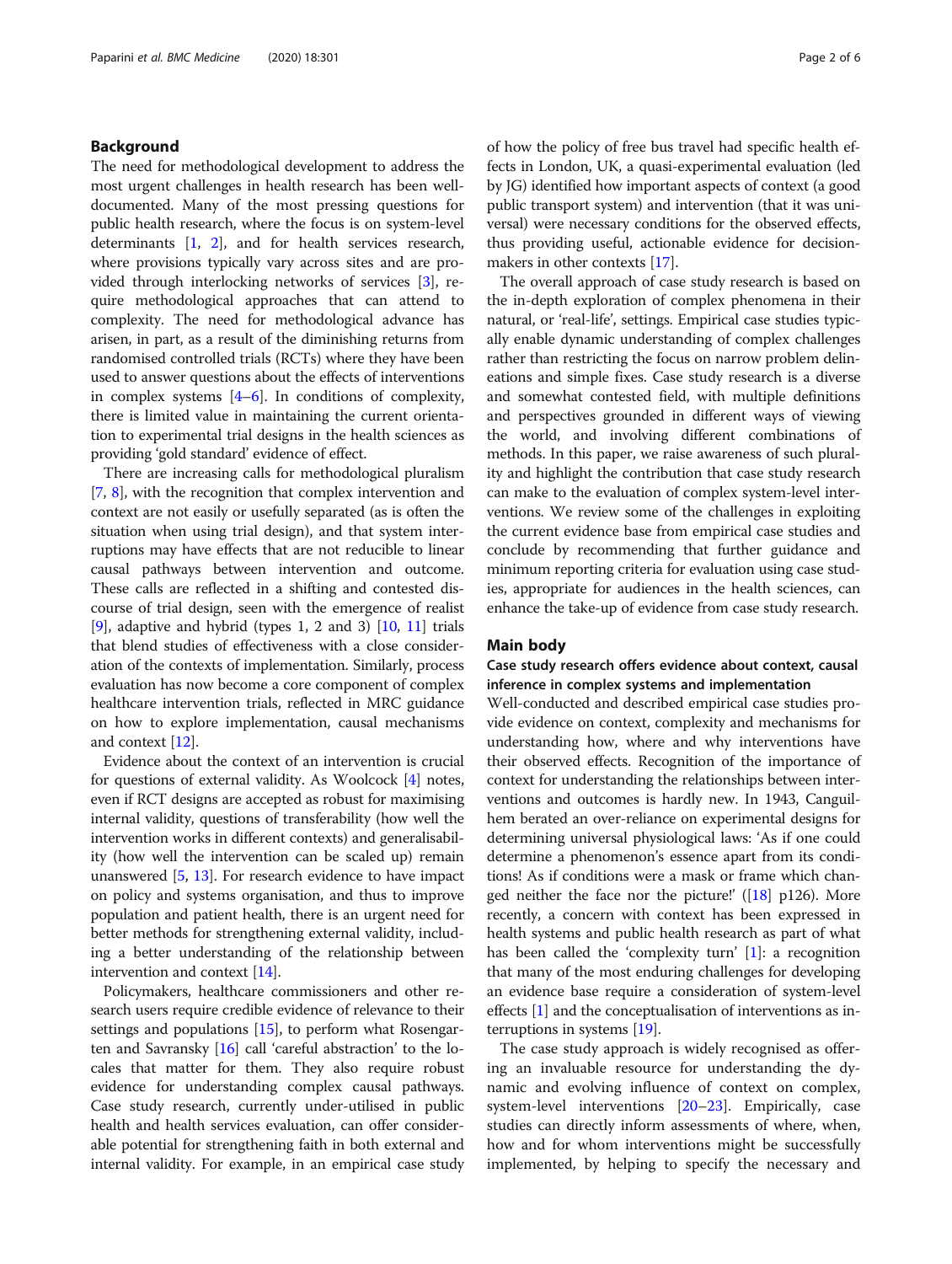sufficient conditions under which interventions might have effects and to consolidate learning on how interdependencies, emergence and unpredictability can be managed to achieve and sustain desired effects. Case study research has the potential to address four objectives for improving research and reporting of context recently set out by guidance on taking account of context in population health research [[24\]](#page-5-0), that is to (1) improve the appropriateness of intervention development for specific contexts, (2) improve understanding of 'how' interventions work, (3) better understand how and why impacts vary across contexts and (4) ensure reports of intervention studies are most useful for decision-makers and researchers.

However, evaluations of complex healthcare interventions have arguably not exploited the full potential of case study research and can learn much from other disciplines. For evaluative research, exploratory case studies have had a traditional role of providing data on 'process', or initial 'hypothesis-generating' scoping, but might also have an increasing salience for explanatory aims. Across the social and political sciences, different kinds of case studies are undertaken to meet diverse aims (description, exploration or explanation) and across different scales (from small N qualitative studies that aim to elucidate processes, or provide thick description, to more systematic techniques designed for medium-to-large N cases).

Case studies with explanatory aims vary in terms of their positioning within mixed-methods projects, with designs including (but not restricted to) (1) single N of 1 studies of interventions in specific contexts, where the overall design is a case study that may incorporate one or more (randomised or not) comparisons over time and between variables within the case; (2) a series of cases conducted or synthesised to provide explanation from variations between cases; and (3) case studies of particular settings within RCT or quasi-experimental designs to explore variation in effects or implementation.

Detailed qualitative research (typically done as 'case studies' within process evaluations) provides evidence for the plausibility of mechanisms [\[25\]](#page-5-0), offering theoretical generalisations for how interventions may function under different conditions. Although RCT designs reduce many threats to internal validity, the mechanisms of effect remain opaque, particularly when the causal pathways between 'intervention' and 'effect' are long and potentially non-linear: case study research has a more fundamental role here, in providing detailed observational evidence for causal claims [[26\]](#page-5-0) as well as producing a rich, nuanced picture of tensions and multiple perspectives [\[8](#page-4-0)].

Longitudinal or cross-case analysis may be best suited for evidence generation in system-level evaluative research. Turner [\[27\]](#page-5-0), for instance, reflecting on the complex processes in major system change, has argued for the need for methods that integrate learning across cases, to develop theoretical knowledge that would enable inferences beyond the single case, and to develop generalisable theory about organisational and structural change in health systems. Qualitative Comparative Analysis (QCA) [\[28](#page-5-0)] is one such formal method for deriving causal claims, using set theory mathematics to integrate data from empirical case studies to answer questions about the configurations of causal pathways linking conditions to outcomes [\[29](#page-5-0), [30](#page-5-0)].

Nonetheless, the single N case study, too, provides opportunities for theoretical development [[31\]](#page-5-0), and theoretical generalisation or analytical refinement [\[32](#page-5-0)]. How 'the case' and 'context' are conceptualised is crucial here. Findings from the single case may seem to be confined to its intrinsic particularities in a specific and distinct context [\[33](#page-5-0)]. However, if such context is viewed as exemplifying wider social and political forces, the single case can be 'telling', rather than 'typical', and offer insight into a wider issue [[34\]](#page-5-0). Internal comparisons within the case can offer rich possibilities for logical inferences about causation [[17\]](#page-4-0). Further, case studies of any size can be used for theory testing through refutation [\[22](#page-4-0)]. The potential lies, then, in utilising the strengths and plurality of case study to support theorydriven research within different methodological paradigms.

Evaluation research in health has much to learn from a range of social sciences where case study methodology has been used to develop various kinds of causal inference. For instance, Gerring [\[35\]](#page-5-0) expands on the within-case variations utilised to make causal claims. For Gerring [\[35](#page-5-0)], case studies come into their own with regard to invariant or strong causal claims (such as X is a necessary and/or sufficient condition for Y) rather than for probabilistic causal claims. For the latter (where experimental methods might have an advantage in estimating effect sizes), case studies offer evidence on mechanisms: from observations of X affecting Y, from process tracing or from pattern matching. Case studies also support the study of emergent causation, that is, the multiple interacting properties that account for particular and unexpected outcomes in complex systems, such as in healthcare [\[8\]](#page-4-0).

Finally, efficacy (or beliefs about efficacy) is not the only contributor to intervention uptake, with a range of organisational and policy contingencies affecting whether an intervention is likely to be rolled out in practice. Case study research is, therefore, invaluable for learning about contextual contingencies and identifying the conditions necessary for interventions to become normalised (i.e. implemented routinely) in practice [[36\]](#page-5-0).

#### The challenges in exploiting evidence from case study research

At present, there are significant challenges in exploiting the benefits of case study research in evaluative health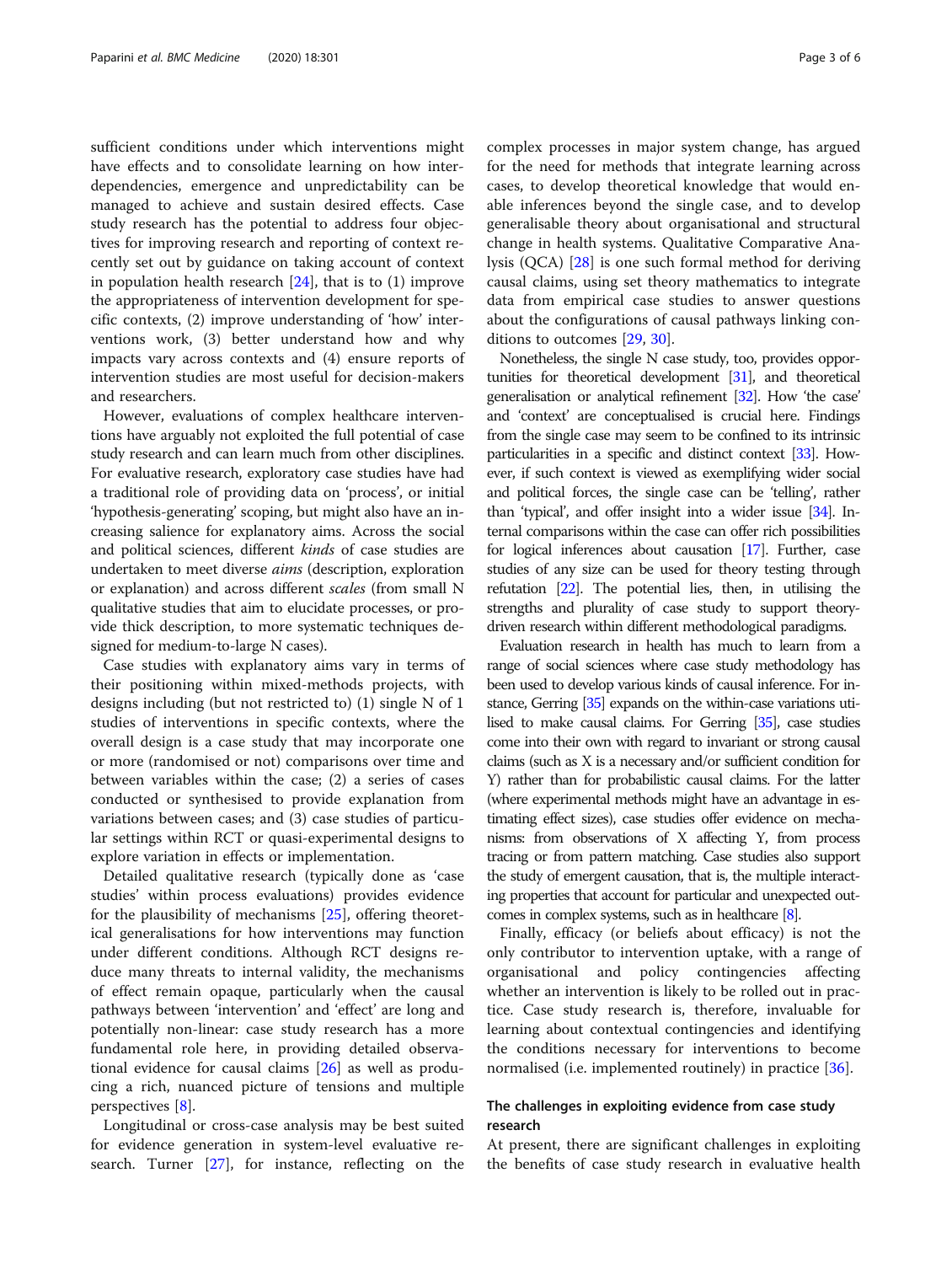research, which relate to status, definition and reporting. Case study research has been marginalised at the bottom of an evidence hierarchy, seen to offer little by way of explanatory power, if nonetheless useful for adding descriptive data on process or providing useful illustrations for policymakers [[37\]](#page-5-0). This is an opportune moment to revisit this low status. As health researchers are increasingly charged with evaluating 'natural experiments'—the use of face masks in the response to the COVID-19 pandemic being a recent example [[38](#page-5-0)]—rather than interventions that take place in settings that can be controlled, research approaches using methods to strengthen causal inference that does not require randomisation become more relevant.

A second challenge for improving the use of case study evidence in evaluative health research is that, as we have seen, what is meant by 'case study' varies widely, not only across but also within disciplines. There is indeed little consensus amongst methodologists as to how to define 'a case study'. Definitions focus, variously, on small sample size or lack of control over the intervention (e.g.  $[39]$  p194), on in-depth study and context  $[40, 41]$  $[40, 41]$  $[40, 41]$  $[40, 41]$  $[40, 41]$ , on the logic of inference used [\[35](#page-5-0)] or on distinct research strategies which incorporate a number of methods to address questions of 'how' and 'why' [\[42](#page-5-0)]. Moreover, definitions developed for specific disciplines do not capture the range of ways in which case study research is carried out across disciplines. Multiple definitions of case study reflect the richness and diversity of the approach. However, evidence suggests that a lack of consensus across methodologists results in some of the limitations of published reports of empirical case studies [[43,](#page-5-0) [44](#page-5-0)]. Hyett and colleagues [\[43](#page-5-0)], for instance, reviewing reports in qualitative journals, found little match between methodological definitions of case study research and how authors used the term.

This raises the third challenge we identify that case study reports are typically not written in ways that are accessible or useful for the evaluation research community and policymakers. Case studies may not appear in journals widely read by those in the health sciences, either because space constraints preclude the reporting of rich, thick descriptions, or because of the reported lack of willingness of some biomedical journals to publish research that uses qualitative methods [\[45\]](#page-5-0), signalling the persistence of the aforementioned evidence hierarchy. Where they do, however, the term 'case study' is used to indicate, interchangeably, a qualitative study, an N of 1 sample, or a multi-method, in-depth analysis of one example from a population of phenomena. Definitions of what constitutes the 'case' are frequently lacking and appear to be used as a synonym for the settings in which the research is conducted. Despite offering insights for evaluation, the primary aims may not have been

evaluative, so the implications may not be explicitly drawn out. Indeed, some case study reports might properly be aiming for thick description without necessarily seeking to inform about context or causality.

#### Acknowledging plurality and developing guidance

We recognise that definitional and methodological plurality is not only inevitable, but also a necessary and creative reflection of the very different epistemological and disciplinary origins of health researchers, and the aims they have in doing and reporting case study research. Indeed, to provide some clarity, Thomas [[46](#page-5-0)] has suggested a typology of subject/purpose/approach/process for classifying aims (e.g. evaluative or exploratory), sample rationale and selection and methods for data generation of case studies. We also recognise that the diversity of methods used in case study research, and the necessary focus on narrative reporting, does not lend itself to straightforward development of formal quality or reporting criteria.

Existing checklists for reporting case study research from the social sciences—for example Lincoln and Guba's [[47\]](#page-5-0) and Stake's [\[33](#page-5-0)]—are primarily orientated to the quality of narrative produced, and the extent to which they encapsulate thick description, rather than the more pragmatic issues of implications for intervention effects. Those designed for clinical settings, such as the CARE (CAse REports) guidelines, provide specific reporting guidelines for medical case reports about single, or small groups of patients [\[48](#page-5-0)], not for case study research.

The Design of Case Study Research in Health Care (DESCARTE) model [\[44](#page-5-0)] suggests a series of questions to be asked of a case study researcher (including clarity about the philosophy underpinning their research), study design (with a focus on case definition) and analysis (to improve process). The model resembles toolkits for enhancing the quality and robustness of qualitative and mixed-methods research reporting, and it is usefully open-ended and non-prescriptive. However, even if it does include some reflections on context, the model does not fully address aspects of context, logic and causal inference that are perhaps most relevant for evaluative research in health.

Hence, for evaluative research where the aim is to report empirical findings in ways that are intended to be pragmatically useful for health policy and practice, this may be an opportune time to consider how to best navigate plurality around what is (minimally) important to report when publishing empirical case studies, especially with regards to the complex relationships between context and interventions, information that case study research is well placed to provide.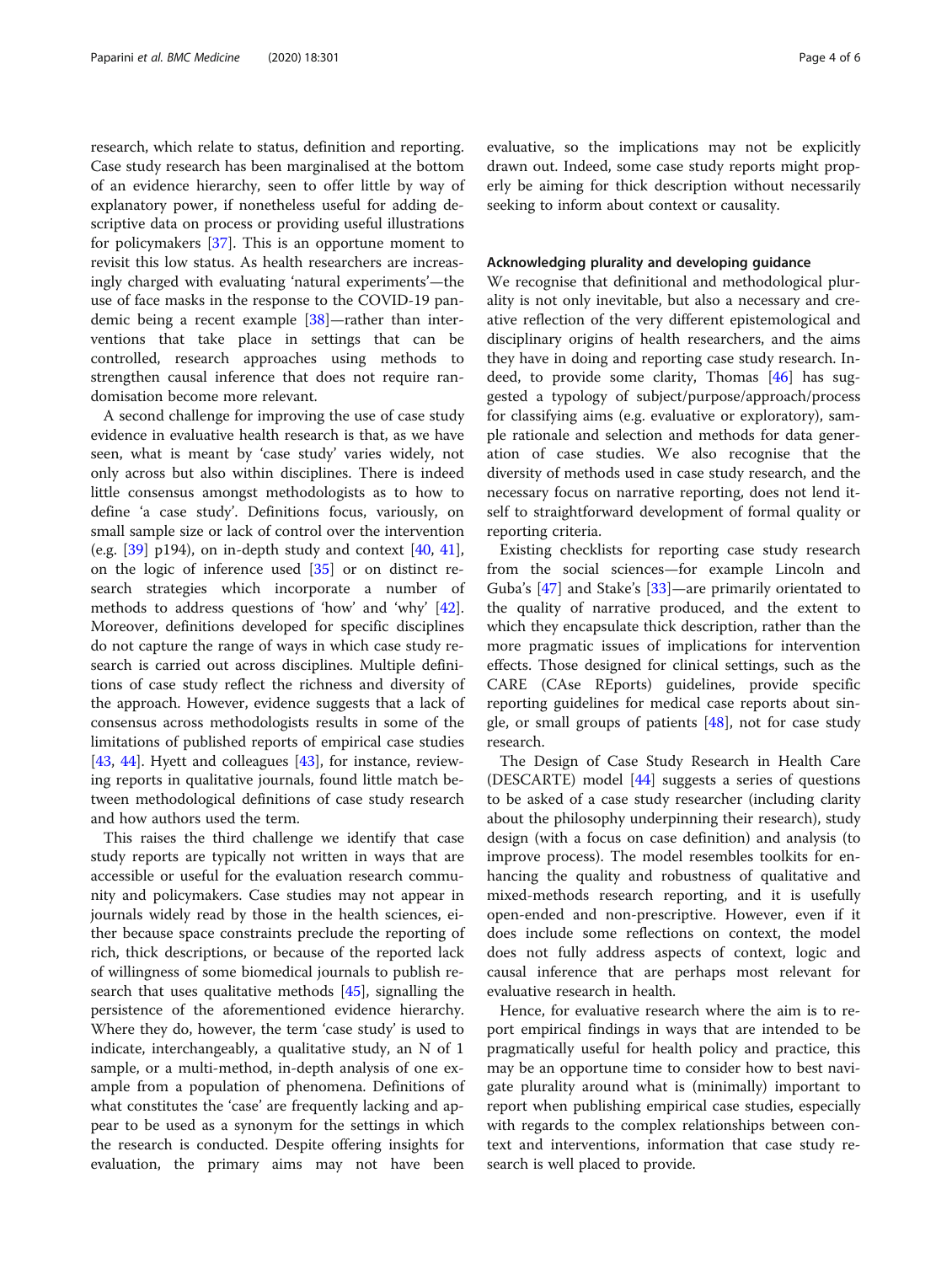#### <span id="page-4-0"></span>Conclusion

The conventional scientific quest for certainty, predictability and linear causality (maximised in RCT designs) has to be augmented by the study of uncertainty, unpredictability and emergent causality [8] in complex systems. This will require methodological pluralism, and openness to broadening the evidence base to better understand both causality in and the transferability of system change intervention [14, 20, 23, [25](#page-5-0)]. Case study research evidence is essential, yet is currently under exploited in the health sciences. If evaluative health research is to move beyond the current impasse on methods for understanding interventions as interruptions in complex systems, we need to consider in more detail how researchers can conduct and report empirical case studies which do aim to elucidate the contextual factors which interact with interventions to produce particular effects. To this end, supported by the UK's Medical Research Council, we are embracing the challenge to develop guidance for case study researchers studying complex interventions. Following a meta-narrative review of the literature, we are planning a Delphi study to inform guidance that will, at minimum, cover the value of case study research for evaluating the interrelationship between context and complex system-level interventions; for situating and defining 'the case', and generalising from case studies; as well as provide specific guidance on conducting, analysing and reporting case study research. Our hope is that such guidance can support researchers evaluating interventions in complex systems to better exploit the diversity and richness of case study research.

#### Abbreviations

QCA: Qualitative comparative analysis; QED: Quasi-experimental design; RCT: Randomised controlled trial

#### Acknowledgements

Not applicable

#### Authors' contributions

JG, MP, SP, JM, TG, CP and SS drafted the initial paper; all authors contributed to the drafting of the final version, and read and approved the final manuscript.

#### Funding

This work was funded by the Medical Research Council - MRC Award MR/ S014632/1 HCS: Case study, Context and Complex interventions (TRIPLE C). SP was additionally funded by the University of Oxford's Higher Education Innovation Fund (HEIF).

#### Availability of data and materials

Not applicable (article based on existing available academic publications)

Ethics approval and consent to participate Not applicable

#### Consent for publication

Not applicable

#### Competing interests

The authors declare that they have no competing interests.

#### Author details

<sup>1</sup>Nuffield Department of Primary Care Health Sciences, University of Oxford Oxford, UK. <sup>2</sup>Wellcome Centre for Cultures & Environments of Health, University of Exeter, Exeter, UK. <sup>3</sup>School of Health Sciences, University of East Anglia, Norwich, UK. <sup>4</sup>Public Health, Environments and Society, London School of Hygiene & Tropical Medicin, London, UK.<sup>5</sup> Institute for Culture and Society, Western Sydney University, Penrith, Australia.

## Received: 3 July 2020 Accepted: 7 September 2020

#### References

- 1. Diez Roux AV. Complex systems thinking and current impasses in health disparities research. Am J Public Health. 2011;101(9):1627–34.
- 2. Ogilvie D, Mitchell R, Mutrie N, M P, Platt S. Evaluating health effects of transport interventions: methodologic case study. Am J Prev Med 2006;31: 118–126.
- 3. Walshe C. The evaluation of complex interventions in palliative care: an exploration of the potential of case study research strategies. Palliat Med. 2011;25(8):774–81.
- 4. Woolcock M. Using case studies to explore the external validity of 'complex' development interventions. Evaluation. 2013;19:229–48.
- 5. Cartwright N. Are RCTs the gold standard? BioSocieties. 2007;2(1):11–20.
- 6. Deaton A, Cartwright N. Understanding and misunderstanding randomized controlled trials. Soc Sci Med. 2018;210:2–21.
- 7. Salway S, Green J. Towards a critical complex systems approach to public health. Crit Public Health. 2017;27(5):523–4.
- 8. Greenhalgh T, Papoutsi C. Studying complexity in health services research: desperately seeking an overdue paradigm shift. BMC Med. 2018;16(1):95.
- 9. Bonell C, Warren E, Fletcher A. Realist trials and the testing of contextmechanism-outcome configurations: a response to Van Belle et al. Trials. 2016;17:478.
- 10. Pallmann P, Bedding AW, Choodari-Oskooei B. Adaptive designs in clinical trials: why use them, and how to run and report them. BMC Med. 2018;16:29.
- 11. Curran G, Bauer M, Mittman B, Pyne J, Stetler C. Effectivenessimplementation hybrid designs: combining elements of clinical effectiveness and implementation research to enhance public health impact. Med Care. 2012;50(3):217–26. [https://doi.org/10.1097/MLR.](https://doi.org/10.1097/MLR.0b013e3182408812) [0b013e3182408812.](https://doi.org/10.1097/MLR.0b013e3182408812)
- 12. Moore GF, Audrey S, Barker M, Bond L, Bonell C, Hardeman W, et al. Process evaluation of complex interventions: Medical Research Council guidance. BMJ. 2015 [cited 2020 Jun 27];350. Available from: [https://www.bmj.com/](https://www.bmj.com/content/350/bmj.h1258) [content/350/bmj.h1258.](https://www.bmj.com/content/350/bmj.h1258)
- 13. Evans RE, Craig P, Hoddinott P, Littlecott H, Moore L, Murphy S, et al. When and how do 'effective' interventions need to be adapted and/or reevaluated in new contexts? The need for guidance. J Epidemiol Community Health. 2019;73(6):481–2.
- 14. Shoveller J. A critical examination of representations of context within research on population health interventions. Crit Public Health. 2016;26(5):487–500.
- 15. Treweek S, Zwarenstein M. Making trials matter: pragmatic and explanatory trials and the problem of applicability. Trials. 2009;10(1):37.
- 16. Rosengarten M, Savransky M. A careful biomedicine? Generalization and abstraction in RCTs. Crit Public Health. 2019;29(2):181–91.
- 17. Green J, Roberts H, Petticrew M, Steinbach R, Goodman A, Jones A, et al. Integrating quasi-experimental and inductive designs in evaluation: a case study of the impact of free bus travel on public health. Evaluation. 2015; 21(4):391–406.
- 18. Canguilhem G. The normal and the pathological. New York: Zone Books; 1991. (1949).
- 19. Hawe P, Shiell A, Riley T. Theorising interventions as events in systems. Am J Community Psychol. 2009;43:267–76.
- 20. King G, Keohane RO, Verba S. Designing social inquiry: scientific inference in qualitative research: Princeton University Press; 1994.
- 21. Greenhalgh T, Robert G, Macfarlane F, Bate P, Kyriakidou O. Diffusion of innovations in service organizations: systematic review and recommendations. Milbank Q. 2004;82(4):581–629.
- 22. Yin R. Enhancing the quality of case studies in health services research. Health Serv Res. 1999;34(5 Pt 2):1209.
- 23. Raine R, Fitzpatrick R, Barratt H, Bevan G, Black N, Boaden R, et al. Challenges, solutions and future directions in the evaluation of service innovations in health care and public health. Health Serv Deliv Res. 2016